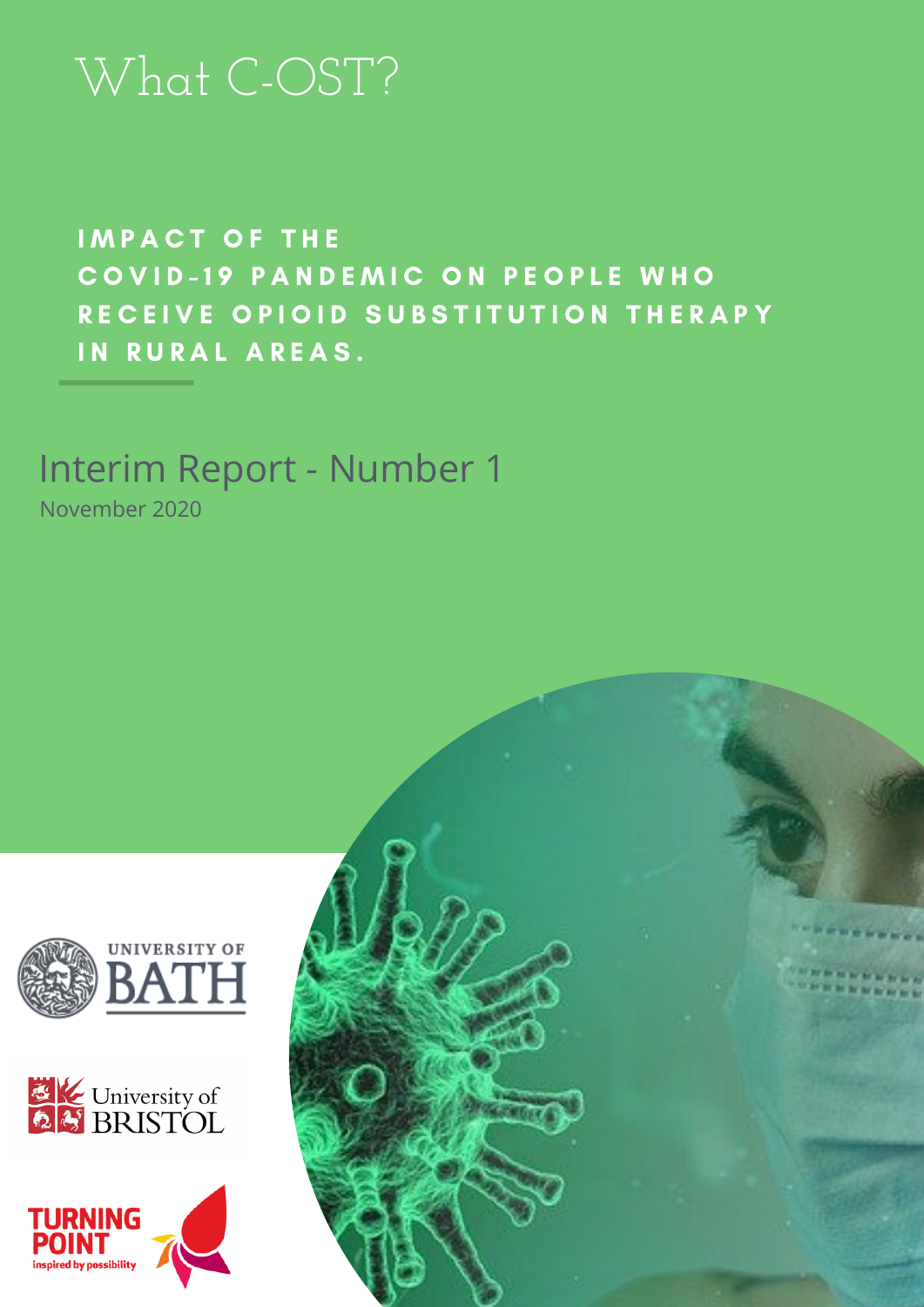The Covid-19 pandemic necessitated a change in the frequency of dispensing of opioid substitution therapy (OST) in order to protect clients and pharmacy staff. The majority, but not all people in receipt of OST have received take home doses, including weekly and fortnightly supplies. Often addiction research is conducted in cities. We cannot assume people living in rural areas have the same experiences.

The What C-OST? study seeks to understand how people in receipt of OST in rural areas have experienced the pandemic changes. The purpose of this interim report is to give some headline impressions so far, mainly to support care providers. It is important to note that wider conclusions about the impact of changes to prescribing of OST under Covid-19 cannot be drawn. Future reports will be issued as the study progresses and final synthesis of the findings will be published in due course.

This study links with the [LUCID-B](https://arc-w.nihr.ac.uk/research/projects/understanding-the-experiences-of-people-who-inject-drugs-during-the-covid-19-pandemic/) study, conducted in Bristol city, so we can compare findings once completed. Participants are recruited via their key workers and interviewed by telephone. They receive a £10 shopping voucher as a thank you. So far, we have interviewed six people, four men and two women. They range in age from 31 to 54 years, with an average of 42 years. They live in either rural villages or towns in Somerset and Wiltshire, South West England. What follows is what we have learned from them so far.....

### Study team:

#### University of Bath

Dr Jenny Scott (lead), Senior Lecturer in Pharmacy Practic. j.a.scottebath.ac.uk Dr Josie Millar, Lecturer in Psychology

### University of Bristol

Dr Hannah Family, Research Fellow in E v a l u a t i o n Dr Jo Kesten, NIHR ARC West and NIHR Health Protection Research Unit in Behavioural Science and Evaluation Dr Lindsey Hines, Senior Research Associate, University of Bristol.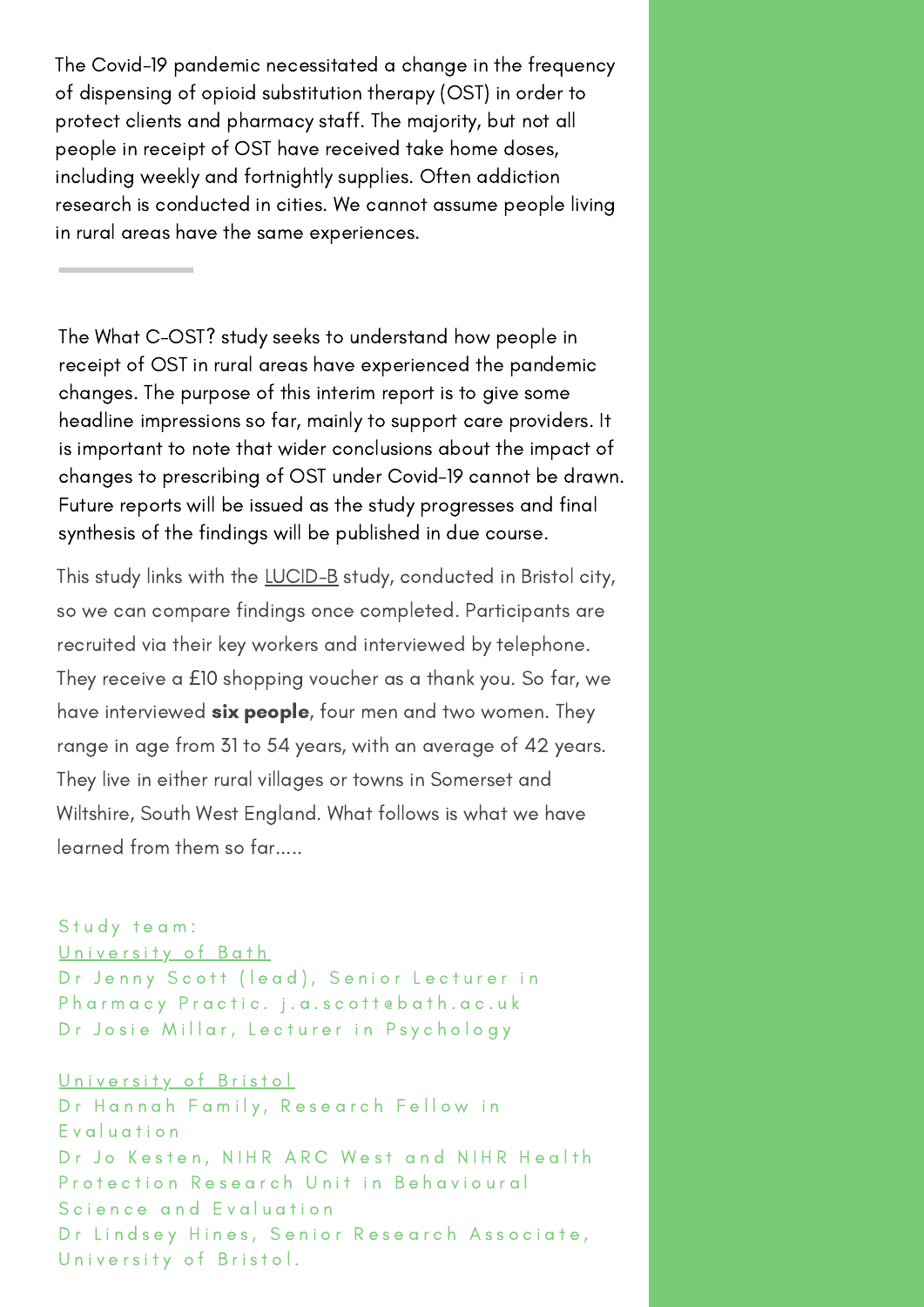Everyone so far has experienced reduced OST collections during the pandemic. Most had been told of these by their drugs service and one by their pharmacist. Decisions to reduce pick up frequency were made by the prescribing service, not jointly, and it was understood that this was to reduce visits out during Covid. This was welcomed, and felt to be less inconvenient and less intrusive on other aspects of participants lives. For example, going to work or caring for family. Not having to leave the house everyday was seen as beneficial if living with anxiety and depression, from the perspective of the individual. This greater control over OST has allowed for flexibility in dosing. For example, being able to take methadone at night to help with sleep, which was welcomed. One person self-reduced their dose, ahead of discussing with their prescriber, and relapsed onto street drug use. They were able to stop this quickly when they talked to their prescriber and returned to daily pick up. They felt happy with this as they are now homeless and felt their medication was safer. They have however missed pickups due to work, which they saw as a negative effect of daily supervised dosing.

All but one person has housing issues, living in vehicles, unstable conditions or temporarily with family. Sofa surfing has been more difficult, due to fears about Covid transmission of participants and the people they approach to stay with. Hostels were seen as giving a lot of support under the 'Everybody In' scheme, which has been beneficial to one.

It was felt that Covid has brought more isolation, which was welcomed due to depression and anxiety, and also to avoid others who use drugs. There was however some accepted sadness in this isolation, which interplayed with closure of community activities previously engaged with and protecting the health of family due to Covid. One person talked of people who use drugs being at less risk of Covid because they are isolated, they felt that people who use drugs do not mix in big social groups or go to crowded places like pubs. They felt this was protective, but a consequence of being outside of society. One person described their alcohol intake increasing during the lockdown when the boundaries of going to work were removed, but resolving when work restarted. No one interviewed so far has experienced escalating drug use under Covid.